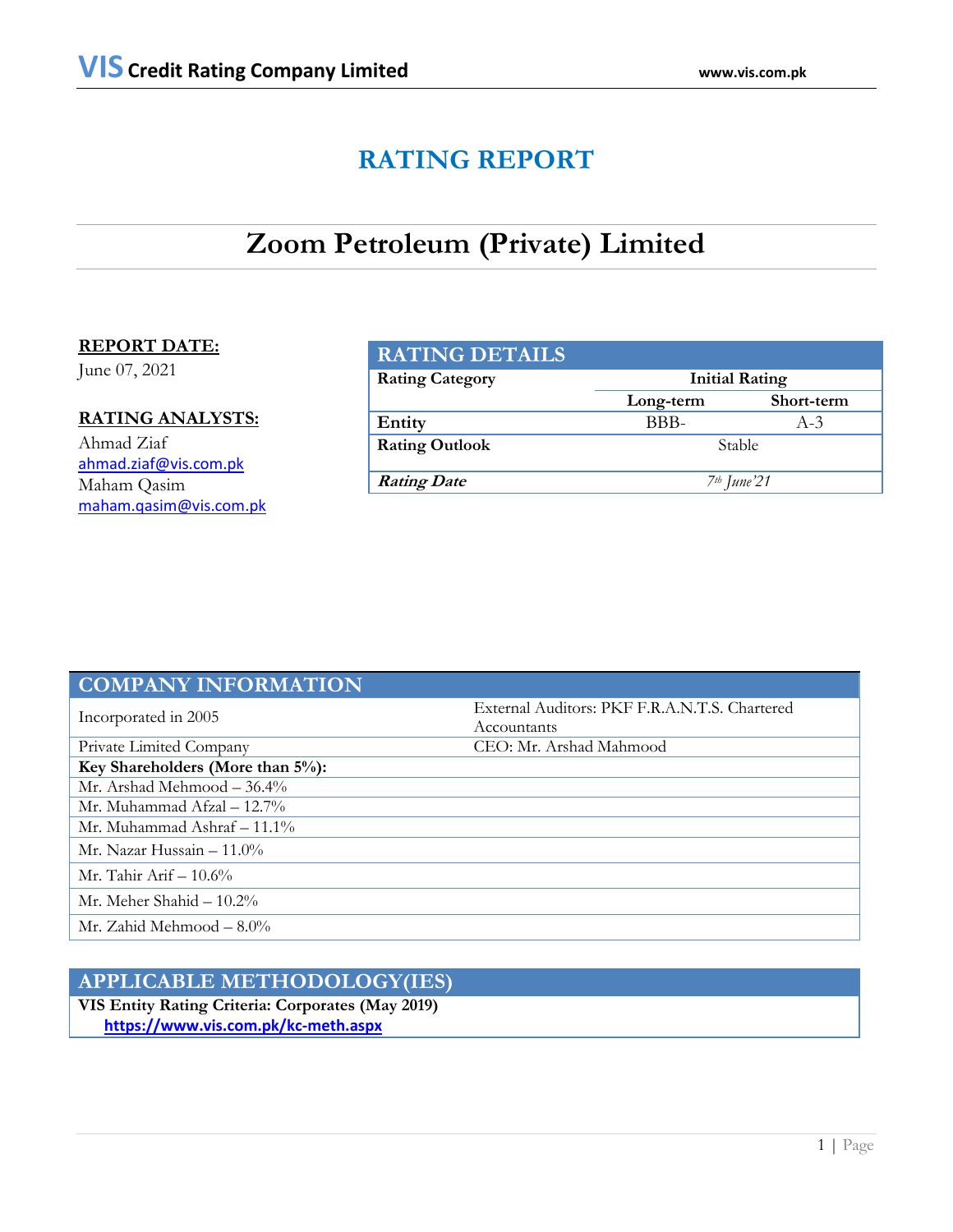# **Zoom Petroleum (Pvt.) Limited**

# **OVERVIEW OF THE INSTITUTION RATING RATIONALE**

## **Rating Rationale**

Zoom Petroleum (Pvt.) Limited was incorporate in 2005 under the Companies Act, 2017. The company is principally engaged in the procurement, storage and marketing of petroleum related products.

## **Profile of the CEO**

Mr. Arshad Mahmood serves as the Chief Executive Officer. He has over 25 years of experience in the downstream sector of the oil industry. He has played instrumental role in strategic development of the organization through securing various commercial contracts, infrastructure development, retail network expansion and strengthening the supply chain functions.

### **Financial Snapshot**

**Total Equity:** end-HY21: Rs. 405m; end-FY20: Rs. 272m; end-FY19: Rs.373m; end-FY18: Rs. 275m

**Assets:** end-HY21: Rs. 1.9b; end-FY20: Rs. 1.0b; end-FY19: Rs. 1.6b; end-FY18: Rs. 1.4b

**Profit After Tax**: HY21: Rs. 133.2m; end-FY20: (Rs.100.8); FY19: Rs. 97.4m; FY18: Rs. 90.7m

The ratings assigned to Zoom Petroleum (Pvt.) Limited (ZPPL) take into account the company's presence in petroleum industry along with reasonable experience of the group and the management team in the relevant sector. Ratings reflect weakening in industry dynamics owing to sizable volatility present coupled with ZPPL's import based model leading to increased market risk; both factors have an impact on the business risk profile of the company. Further, sector's high regulatory risk involving determination of final retail prices by government authorities has also been incorporated in the assigned rating. In the short to medium-term the demand driven risk is slightly escalated on account of ongoing pandemic as automobile industry has been one of the hardest hit sectors. Ratings factor in weak financial risk profile during COVID reflected by depressed margins and profitability indicators resulting in weakening of liquidity position as evident from negative coverages during FY20.

The ongoing year marked improvement in the operational performance of the company supported by positive momentum in earnings, improved margins and rescued profitability and liquidity metrics. With zero reliance on long-term debt, company's cash flows in terms of long-term obligations remained significant; gearing is the lowest amongst peers. However, debt leverage remains on a higher side owing to substantial payables and shortterm funding present. Key risk to performance in FY22 will be from successive waves of the corona virus pandemic although the same is considered manageable given lockdown is being relaxed and vaccine roll out has initiated. The ratings are dependent on industry's performance, improvement of company's market position, maintenance of margins and leverage indicators, realization of projected targets coupled with evolution of sector dynamics post ongoing pandemic.

## **Licensing requirements and Storage:**

ZPPL as an OMC has been in the business of trading of petroleum products for around fifteen years. ZPPL is part of Mehar Group of Companies, a renowned name in the oil and marketing community which is currently being recognized under the brand name 'Zoom'. Zoom is an energy resource which deals in purchasing, storing and selling of petroleum products such as Super Plus, Diesel, Ultra Furnace Oil, Kerosene Oil and lubricants. The group, established in 1936, comprises different entities dealing in petroleum products.

ZPPL deals in sale and marketing of MS (Motor Spirit) and HSD (High Speed Diesel). MS (petrol) is the largest revenue driver as the product constitutes around 70% of total sales. The company currently has 43 outlets in the major cities of Punjab; as per the management they would gradually increase geographical outreach during the rating horizon. ZPPL's operating license granted by OGRA expired in Dec'20; the company has applied for further extension / grant of permanent license which is pending for approval. As per the management, the license is expected to be renewed / permanent within 2-3 months. The company has its own storage facilities in Pattoki and Gujrawala of 1300 MT and 495 MT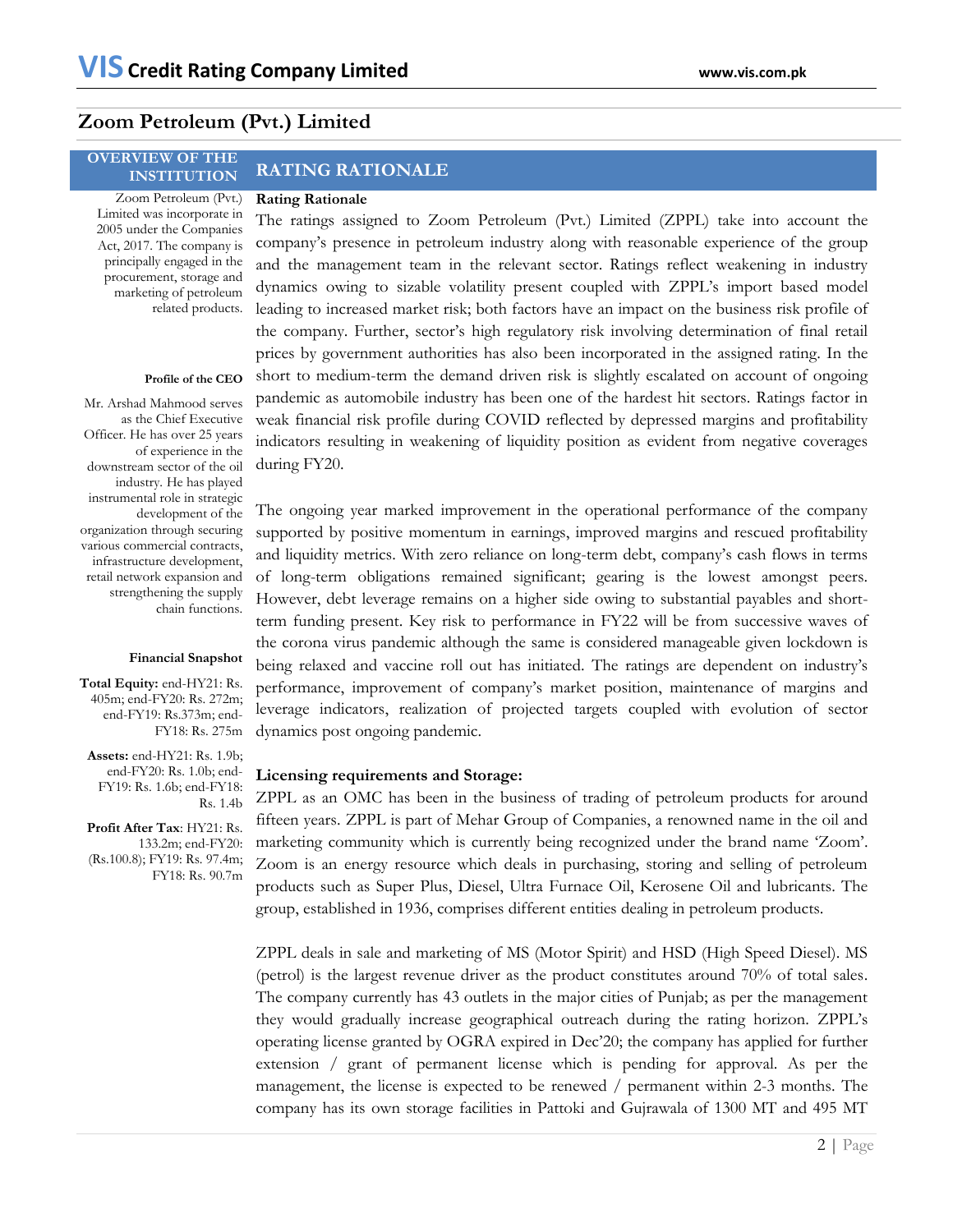respectively. The storage capacity is expected to be enhanced to 4000 MT during the rating horizon. Given, the current storage capacity is not sufficient to cater to entire inventory requirement, the company stores its stock with Fauji Oil Terminal (FTTL), Hascol Terminals Limited (HTL) Karachi and Be Energy Limited, against which ZPPL has to pay hospitality charges of Rs.0.4/liter. The total hospitality charges were recorded at Rs. 21.2m in FY20.

**Industry and Business Dynamics; COVID-19 has considerably impacted transportation industry:** The top five players, namely PSO, Shell, Total Parco, Attock, Hascol account for about 70% of the petroleum sector. The major consumption of the oil and petroleum products has been by transportation  $(78%)$ , power  $(11%)$ , industry  $(7%)$ , government  $(2\%)$ , households  $(0.3\%)$  and then agriculture  $(0.1\%)$ . Given transportation segment is the largest consumer of the petroleum products, offtake of the sector strongly correlates with the transportation activity which was adversely impacted by the onslaught of COVID-19. In Pakistan, OMCs operate under the Ministry of Petroleum & Natural Resources (MP&R) and OGRA. The prices of petroleum products are regulated by the aforementioned authorities so the industry faces high regulatory risk which can reflect sizably on sector margins and profitability; the prices are correlated with the price of oil in the Middle Eastern market. This correlation makes the profitability of the petroleum sector in Pakistan highly dependent on the international factors. By mid-April'20, countries with complete lock down faced 25% decline in their energy demand per week and countries with partial lock down faced 18% decline in energy demand per week according to British Petroleum statistics. During 1QCY20, global energy consumption fell by 3.8%.

Over the last ten years, Pakistan has been facing energy crisis in terms of supply and demand gap. The net profit margin tilted negative at 3.3% for OMCs in Pakistan for FY19 owing to overall dampened economic activity. Pakistan has sizable reliance on thermal energy generation with a share of 59%; meanwhile, almost 50% of overall energy generation is oil based. Lately, due to drop in international oil prices amid COVID in line with conflict between OPEC and NON-OPEC producers, the operational performance of OMCs has weakened. The cycle is however going back to normal as the lockdown restrictions have been lifted and oil prices have gained stability in the international market.

**Profitability exhibited downward trajectory; margins took a hit as they turned negative during COVID:** ZPPL's sales took a sizable plunge declining by around 40% to Rs. 5.0b during FY20 in comparison to Rs. 8.2b in the preceding year primarily as an outcome of considerable dip in volumetric sales owing to halt of transportation industry amid ongoing pandemic. The company has some revenue diversification as petrol comprise almost three-fourth of the total revenue; meanwhile, high speed diesel (HSD) constitutes the remaining. The company imports around 60-70% of its petroleum products; given import hedging is not allowed for the aforementioned product mix so the company is exposed to significant exchange rate movements like the whole OMC sector. OGRA sets final retail price at which the petroleum products are sold in the local market; however, the purchase price in the global market are determined by equilibrium of demand and supply forces causing a significant price differential impacting the margins. The company's margins declined to negative 0.5% during FY20 (FY19: 1.9%) owing to timing mismatch in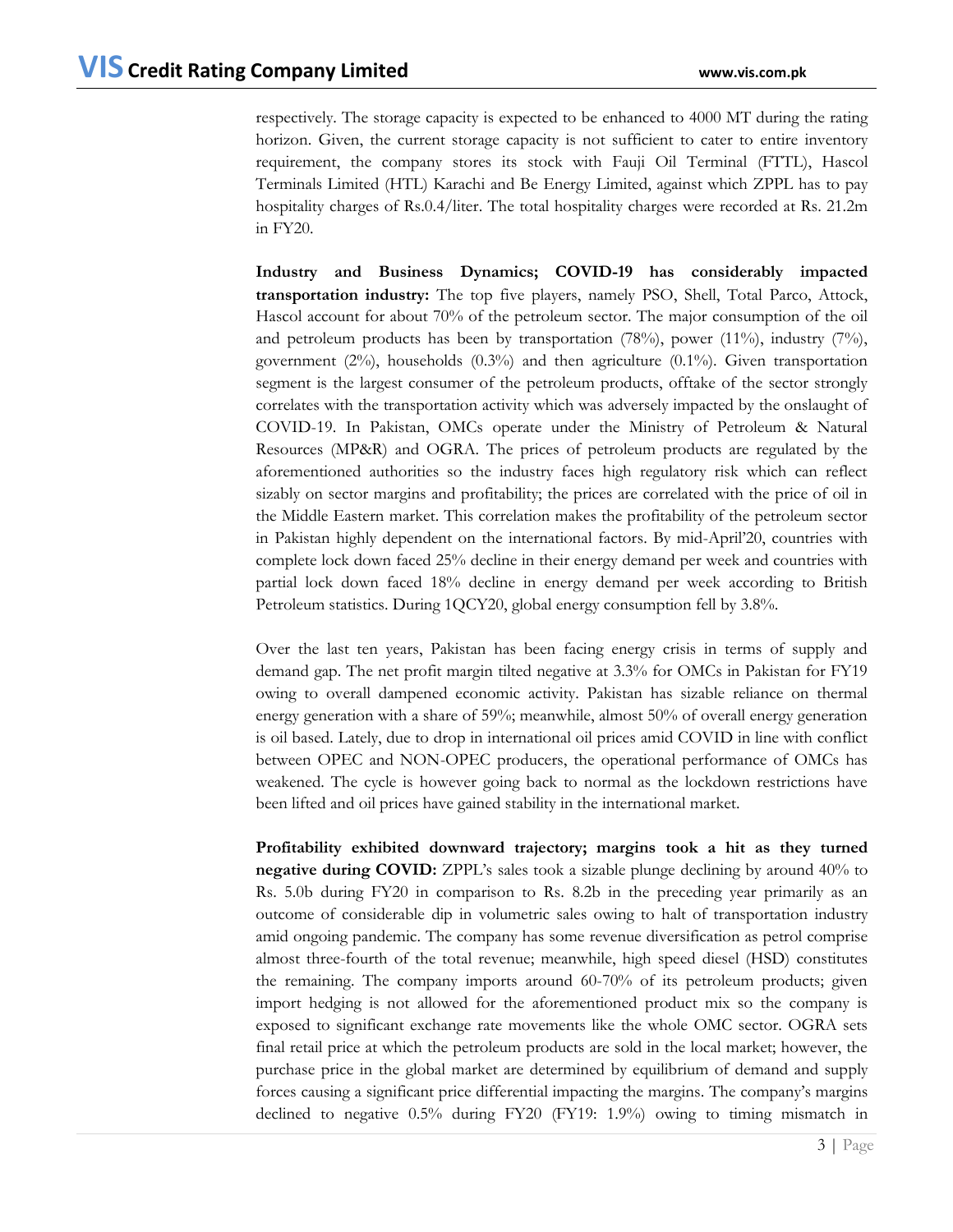purchases stemming from depressed demand of petroleum products resulting in slash of business volumes; subsequently, the company could not take advantage of reduced global oil prices for procurement as ban on import was imposed by government.

The operating expenses decreased to Rs. 61.5m (FY19: Rs. Rs. 78.1m) during FY20 primary owing to decline in employee related expenses coupled with low fee & subscription cost incurred; the decline in operating expenses is in sync with reduced business volumes. The fee & subscription cost was recorded at Rs. 7.5m (FY19: Rs. 18.7m) in FY20; the same includes OGRA fees and OCAC fees. Selling and distribution expenses also showcased a significant decrease from Rs. 52.1m in FY19 to Rs. 16.9m in the previous year on account of reduced carriage and freight expense owing to dampened scale of operations during FY20. Other expenses were curtailed at Rs. 0.5m (FY19: Rs. 22.3m) due to stable forex scenario as no exchange loss was recorded for FY20. In addition, the decline in other expenses was also a function of no provision for credit losses made for rental income receivable in FY20 as opposed to Rs. 10.6m booked in FY19. On the contrary, other income also reduced to Rs. 14.7m (FY19: Rs. 120.8m) as a result of no gain on disposal of assets or reversal of provision of doubtful debts booked during the outgoing year; the same aggregated to Rs. 105.9m for FY19. Further, finance cost increased to Rs. 44.7m (FY19: 20.6m) in line with increased average benchmark rates during FY20 despite streamlined utilization of short-term borrowings. As a combined impact of reduction in scale of operations, depressed margins and increase in financial expense, ZPPL recorded loss of Rs. 100.8m during FY20 as compared to positive bottom line of Rs. 97.4m in the previous year.

The profitability indicators of the company exhibited positive trajectory in HY21 with the company reporting profit of Rs. 133.2m from a topline of Rs. 3.7b owing to improvement in margins to 4.1%. The improvement in margins was a function of plunge in oil prices as U.S. crude nose-dived into negative territory and Brent dropped below \$20/ barrel, amid COVID-19 pandemic and a price war between oil giants Saudi Arabia and Russia. In addition, operating expenses were maintained at prior year's level at Rs. 32.9m during HY21 despite increase in sales. Selling and distribution expenses were also curtailed at Rs. 3.6m on account of reduced freight expense during the ongoing year. In addition, finance cost declined as an outcome of reduced utilization of short-term funding along with sizable cut in the policy rate by SBP to rescue dampened economic activity amid ongoing pandemic. Going forward, the management expects the company to close the current year at Rs. 7.4b with margins expected at 4.7%. The expected volumetric growth in sales is projected to bode well for profitability over the rating horizon. The management plans to add more retail outlets that will be operated by the company on its own along with some franchised based outlets; the same is expected to have a positive impact on profitability as the franchisee margin would be eliminated.

**Liquidity profile remained weak in the last two fiscal years ended but the situation is projected to improve going forward on account of improvement in profitability indicators:** Liquidity profile of the company remained weak during FY20 on account of incurrence of loss as funds flow from operations (FFO) were negative. This has been due to the decrease in cash flows from operating activities in line with sizable dip in revenues along with negative margins. Subsequently, FFO to total debt turned negative in FY20. However,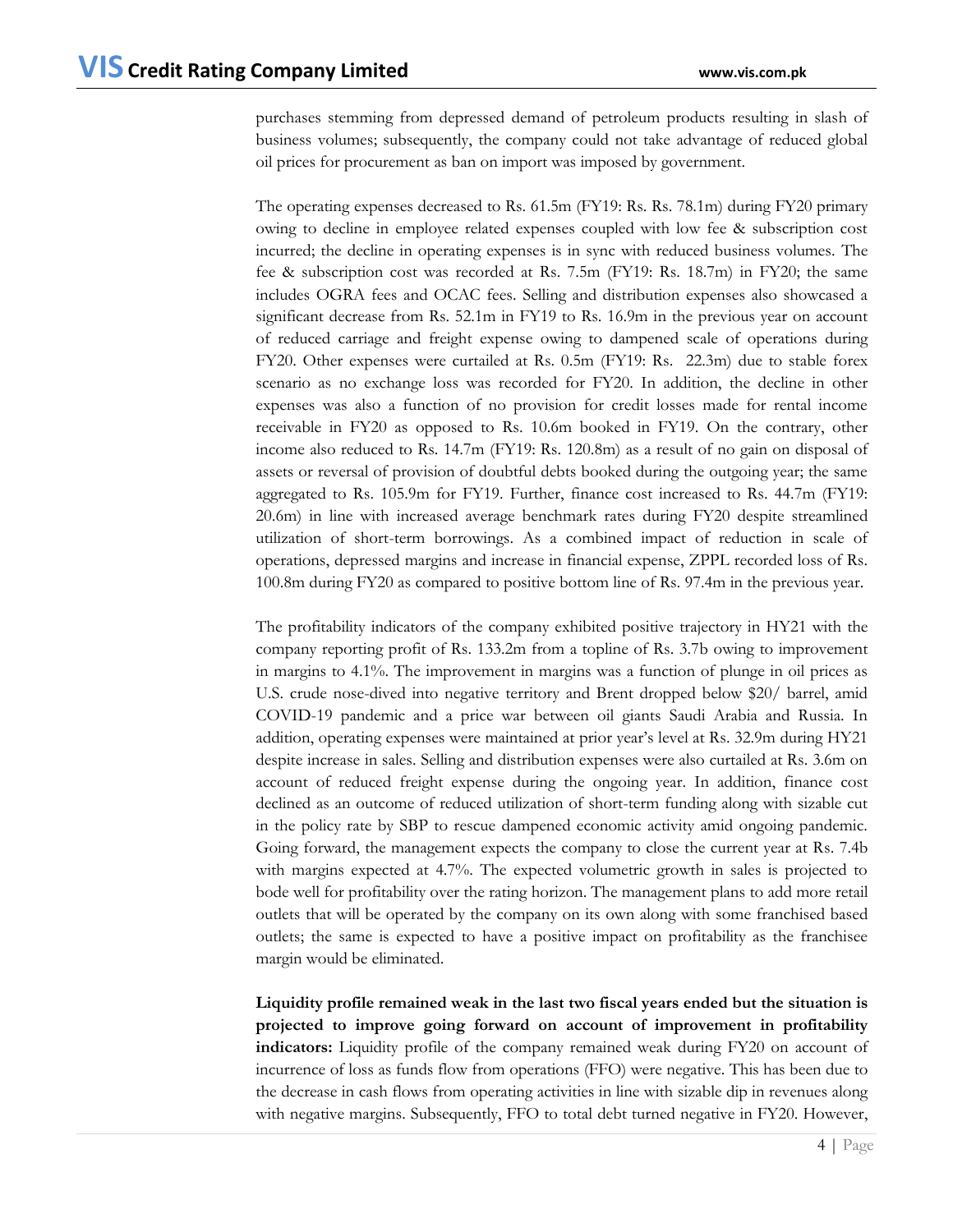a turnaround in the liquidity position was witnessed during HY21 as FFO was reported at Rs. 99.0m in line with improvement in scale of operations coupled with rescued margins. Subsequently, FFO to total debt was comfortable at 1.22x at end-HYFY21. In line with negative FFO, debt servicing coverage ratio (DSCR) was negative during FY20; however, the same stood at healthy 6.6x at end-HY21 on account of zero reliance of the company on long-term borrowing.

Stock in trade was recorded relatively lower by end-HY21 as the company was meeting its inventory demand through precise sale projections in order to lower the cost associated with holding higher inventory levels. Around 45% of the company's inventory was held by third parties; stock in trade constituted 66% of petrol and 34% of HSD at end-FY20. Advances, prepayments and other receivables stood lower mainly on account of recovery of income tax from the government coupled with reduced bank margin against letters of credit. Trade debts were recorded higher during the period under review in line with increased scale of operations; however the profile of receivables was adequate with less than 1% of receivables falling due within over six months bracket at end-HYFY21. At end-FY20, around 44% of the overdue receivables pertained to related parties, two petrol stations owned by the sponsors of the company. The aging of receivables due from related parties was sound as no amount was overdue for more than three months. The aggregate maximum outstanding balance receivable from related parties at any time in FY20 by reference to month end balances was recorded at Rs. 1.5b (FY19: Rs. 1.3b). Furthermore, the company booked a provision for expected credit losses amounting to Rs.0.8m during the FY20.

Trade payables were recorded higher on timeline basis, majority of them pertained advances received from customers and import bills payable. In addition, the company has procured funds from related parties amounting to Rs. 302.3m (FY20: 101.8 m; FY19:31.9m) at end-HYFY21; the amount is an interest fee temporary financial support availed from related parties. As a result, ZPPL's current ratio improved to 1.02x (FY20: 0.77x; FY19: 0.99x) at end-HYFY21. The company's current ratio is projected to increase to 1.2x by end-FY21 in line with growth in current assets including stock in trade due to forecasted increase in sales. The short-term financing requirements include internally generated profits and financing limit available (funded and non-funded) from a commercial bank amounting to Rs. 1.4b out of which Rs. 237.4m remained unutilized at end-FY20. Given increase in profitability, liquidity position is projected to improve further, going forward.

**Conservative capital structure; long-term debt free balance sheet:** The equity base of the company took sizable hit during the outgoing year owing to net loss reported; however, the situation improved during HY21 as a result of positive bottom line. The company's balance sheet is free of long-term debt since end-FY19; the conservative capital structure has contributed to low gearing recorded at 0.4x (FY20: 0.7x; FY19: 1.2x) at end-HY21. The management currently has no plan of obtaining long-term borrowings so no change is expected in capital structure during the rating horizon. Future long-term funding requirements, if any, are projected to be met by internally generated funds. In addition, short-term borrowings also declined on a timeline basis in line with higher credit period negotiated with suppliers coupled with interest free loan procured from related parties.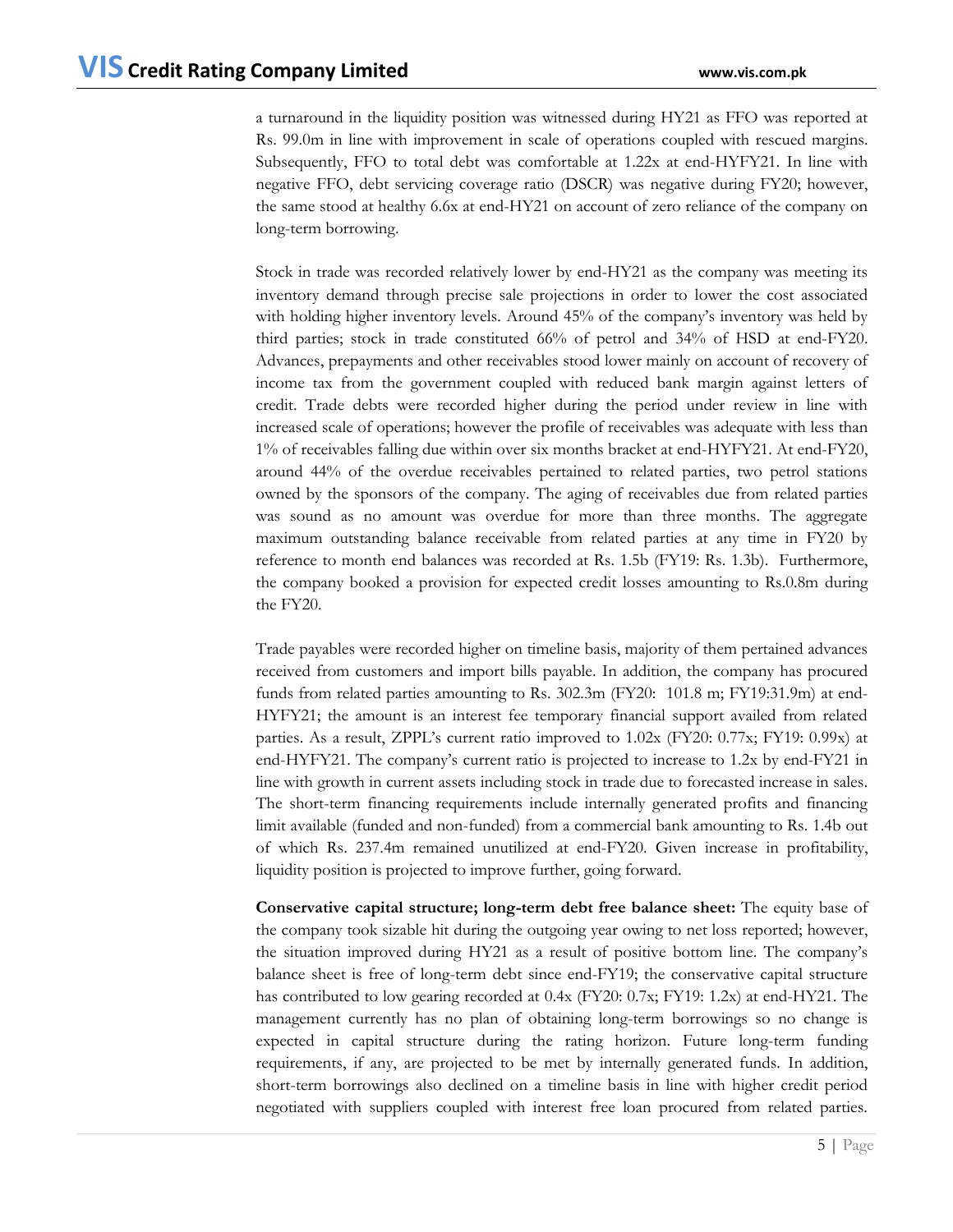Given the company's import dependent business model, there is short-term unfunded exposure on the books; bank guarantees on behalf of ZPPL in favor of various suppliers of petroleum products amounted to Rs. 740.0m (FY19:Rs. 740.0m) at end-FY20. However owing to sizable trade payables, the leverage increased to 3.7x (FY20: 2.7x; FY19: 3.4x) at end-HY21. With successful continuation of shift in business model entailing low working capital requirement along with reinstatement of positive momentum in revenues aiding equity augmentation, leverage indicators are expected to improve going forward.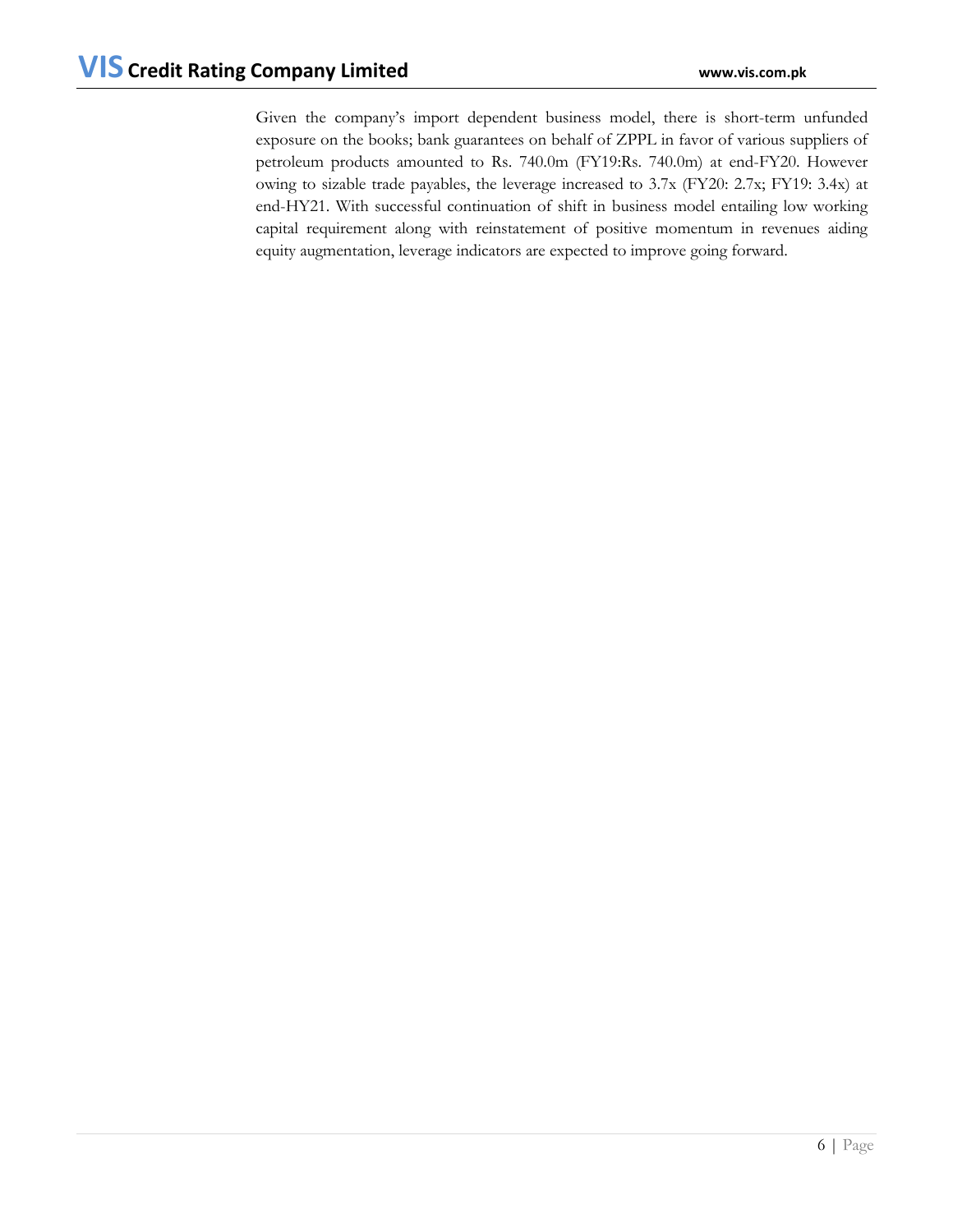| Zoom Petroleum (Pvt.) Limited                          |                      |               |                | <b>Annexure I</b>        |
|--------------------------------------------------------|----------------------|---------------|----------------|--------------------------|
| (Rs. in million)                                       |                      |               |                |                          |
| <b>BALANCE SHEET</b>                                   | June 30, 2018        | June 30, 2019 | June 30, 2020  | Dec 31, 2020             |
|                                                        |                      |               |                |                          |
| <b>Non-Current Assets</b>                              | 389.3                | 393.3         | 392.2          | 381.8                    |
| Stock-in-Trade                                         | 318.2                | 665.8         | 270.9          | 504.1                    |
| <b>Trade Debts</b>                                     | 106.6                | 85.8          | 12.7           | 714.2                    |
| Advances, payments                                     | 216.5                | 470.5         | 273.2          | 306.1                    |
| and other receivables                                  |                      |               |                |                          |
| <b>Cash &amp; Bank Balances</b>                        | 10.6                 | 14.4          | 5.9            | 8.0                      |
| <b>Total Assets</b>                                    | 1,041.1              | 1,629.9       | 1,040.4        | 1,914.1                  |
| <b>Trade and Other</b>                                 | 465.1                | 734.1         | 396.1          | 1,006.9                  |
| Payables                                               | 87.8                 | 31.9          | 101.8          | 302.3                    |
| Due to related parties                                 | 73.7                 |               |                |                          |
| <b>Short Term Borrowings</b>                           | 114.7                | 440.6         | 192.7          | 162.3                    |
| <b>Long Term Borrowings</b><br>(Inc. current maturity) |                      |               | $\overline{a}$ | $\overline{a}$           |
| <b>Total Debt</b>                                      | 118.4                | 440.6         | 192.7          | 162.3                    |
| <b>Total Liabilities</b>                               | 765.7                | 1,257.0       | 738.4          | 1,509.0                  |
| Paid Up Capital                                        | 257.7                | 257.7         | 257.7          | 257.7                    |
| <b>Tier 1/Total Equity</b>                             | 275.4                | 372.8         | 272.0          | 405.2                    |
|                                                        |                      |               |                |                          |
| <b>INCOME</b><br><b>STATEMENT</b>                      | June 30, 2018        | June 30, 2019 | June 30, 2020  | Dec 31, 2020             |
| <b>Net Sales</b>                                       | 3,449.7              | 8,198.6       | 4,967.9        | 3,680.1                  |
| <b>Gross Profit</b>                                    | 168.6                | 153.2         | (25.0)         | 149.9                    |
| Profit/(Loss) Before<br>Tax                            | 111.3                | 100.8         | (133.9)        | 161.1                    |
| Profit/(Loss) After Tax                                | 90.7                 | 97.4          | (100.8)        | 133.2                    |
| <b>FFO</b>                                             | 122.0                | 10.9          | (146.0)        | 99.0                     |
|                                                        |                      |               |                |                          |
| <b>RATIO ANALYSIS</b>                                  | <b>June 30, 2018</b> | June 30, 2019 | June 30, 2020  | Dec 31, 2020             |
| Gross Margin $(\%)$                                    | 4.9                  | 1.9           | (0.5)          | 4.1                      |
| Current Ratio (x)                                      | 1.0                  | 0.99          | 0.77           | 1.02                     |
| FFO to Total Debt (x)                                  | 0.65                 | 0.02          | (0.76)         | 1.22                     |
| FFO to Long Term                                       | 1.1                  |               |                | $\overline{\phantom{0}}$ |
| Debt(x)                                                |                      |               |                |                          |
| <b>Debt Service Coverage</b>                           | 36.6                 | 1.71          | (2.28)         | 6.62                     |
| Ratio (x)                                              |                      |               |                |                          |
| ROAA $(%)$                                             | 12.0                 | 7.3           | (7.6)          | 18.2                     |
| ROAE $(\% )$                                           | 39.4<br>0.68         | 30.1          | (31.3)<br>0.71 | 78.7<br>0.40             |
| Gearing (x)                                            | 2.78                 | 1.18<br>3.37  | 2.71           | 3.72                     |
| Debt Leverage (x)<br>Stock+Trade debts/                | 5.76                 | 1.71          | 1.47           | 7.51                     |
| <b>Short-term Borrowings</b>                           |                      |               |                |                          |
| (x)                                                    |                      |               |                |                          |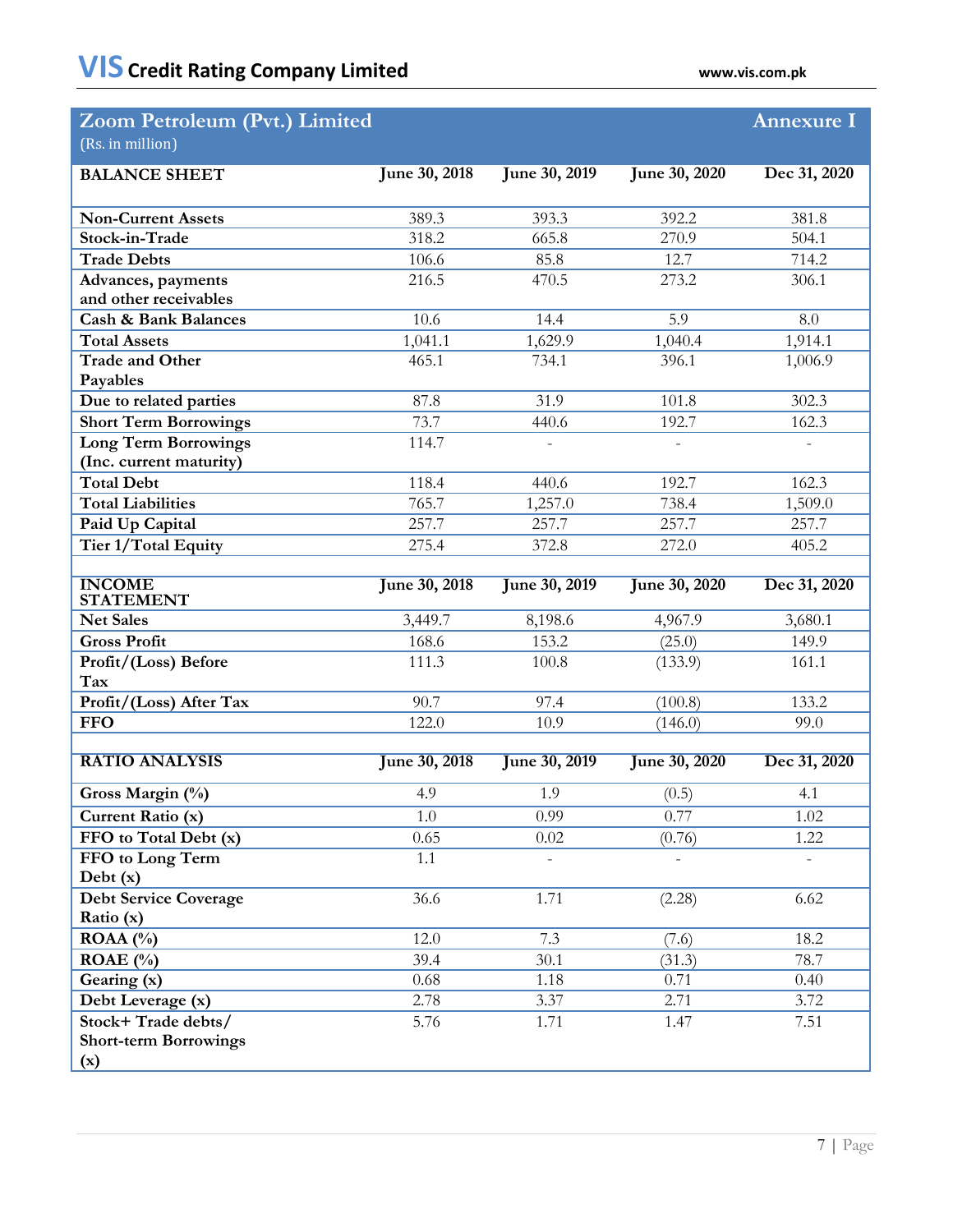## **ISSUE/ISSUER RATING SCALE & DEFINITIONS Annexure II**

# VIS Credit Rating Company Limited

## **RATING SCALE & DEFINITIONS: ISSUES / ISSUERS**

Medium to Long-Term

#### AAA

Highest credit quality; the risk factors are negligible, being only slightly more than for risk-free Government of Pakistan's debt. AA+, AA, AA-

High credit quality; Protection factors are strong. Risk is modest but may vary slightly from time to time because of economic conditions.

#### A+, A, A-

Good credit quality; Protection factors are adequate. Risk factors may vary with possible changes in the economy.

#### BBB+, BBB, BBB-

Adequate credit quality; Protection factors are reasonable and sufficient. Risk factors are considered variable if changes occur in the economy.

#### BB+, BB, BB-

Obligations deemed likely to be met. Protection factors are capable of weakening if changes occur in the economy. Overall quality may move up or down frequently within this category.

### **B+, B, B-**

Obligations deemed less likely to be met. Protection factors are capable of fluctuating widely if changes occur in the economy. Overall quality may move up or down frequently within this category or into higher or lower rating grade.

 $_{\rm cc}$ 

Considerable uncertainty exists towards meeting the obligations. Protection factors are scarce and risk may be substantial.

#### A high default risk

 $\mathbf c$ 

## A very high default risk

D Defaulted obligations

Rating Watch: VIS places entities and issues on 'Rating Watch' when it deems that there are conditions present that necessitate re-evaluation of the assigned rating(s). Refer to our 'Criteria for Rating Watch' for details. www.vis.com.pk/images/criteria\_watch. pdf

Rating Outlooks: The three outlooks 'Positive', 'Stable' and 'Negative' qualify the potential direction of the assigned rating(s). An outlook is not necessarily a precursor of a rating change. Refer to our 'Criteria for Rating Outlook' for details.www.vis.com.pk/ images/criteria\_outlook.pdf

(SO) Rating: A suffix (SO) is added to the ratings of 'structured' securities where the servicing of debt and related obligations is backed by some sort of financial assets and/or credit support from a third party to the transaction. The suffix (SO), abbreviated for 'structured obligation', denotes that the rating has been achieved on grounds of the structure backing the transaction that enhanced the credit quality of the securities and not on the basis of the credit quality of the issuing entity alone.

#### Short-Term

#### $A-1+$

Highest certainty of timely payment; Short-term liquidity, including internal operating factors and /or access to alternative sources of funds, is outstanding and safety is just below risk free Government of Pakistan's short-term obligations.

#### $A-1$

High certainty of timely payment; Liquidity factors are excellent and supported by good fundamental protection factors. Risk factors are minor.

#### $A-2$

Good certainty of timely payment. Liquidity factors and company fundamentals are sound. Access to capital markets is good. Risk factors are small.

#### $A-3$

Satisfactory liquidity and other protection factors qualify entities / issues as to investment grade. Risk factors are larger and subject to more variation. Nevertheless, timely payment is expected.

#### B

Speculative investment characteristics; Liquidity may not be sufficient to ensure timely payment of obligations.

Capacity for timely payment of obligations is doubtful.

(bir) Rating: A suffix (bir) is added to the ratings of a particular banking facility obtained by the borrower from a financial institution. The suffix (bir), abbreviated for 'bank loan rating' denotes that the rating is based on the credit quality of the entity and security structure of the facility.

'p' Rating: A 'p' rating is assigned to entities, where the management has not requested a rating, however, agrees to provide informational support. A 'p' rating is shown with a 'p' subscript and is publicly disclosed. It is not modified by a plus (+) or a minus (-) sign which indicates relative standing within a rating category. Outlook is not assigned to these ratings. Refer to our 'Policy for Private Ratings' for details. www.vis.com.pk/images/ policy\_ratings.pdf

'SD' Rating: An 'SD' rating is assigned when VIS believes that the ratee has selectively defaulted on a specific issue or obligation but it will continue to meet its payment obligations on other issues or obligations in a timely manner.